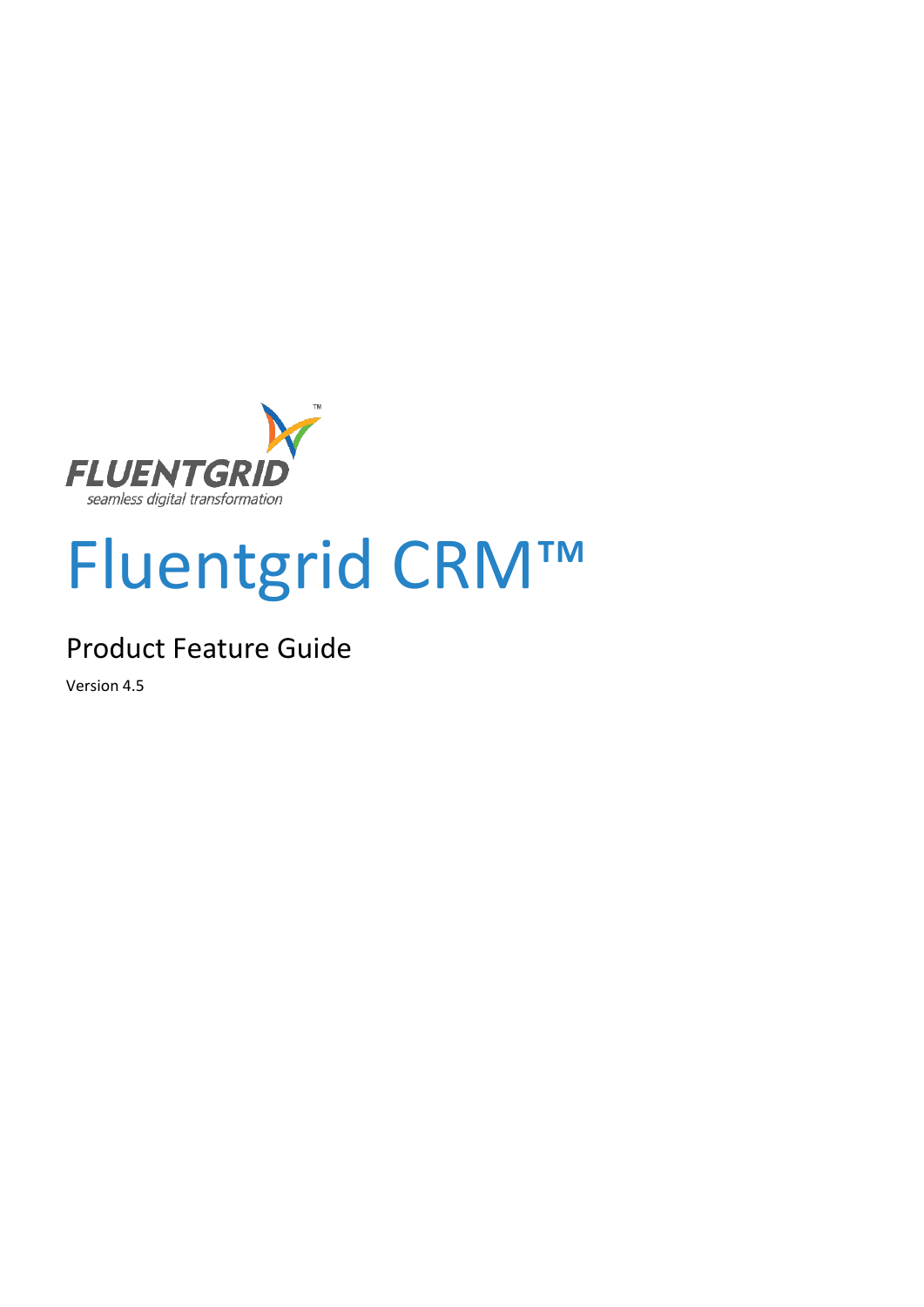## **Copyright**

Fluentgrid CRM™ Product Feature Guide Version 4.5

Copyright © 2022, Fluentgrid Limited. All rights reserved.

The text, content, designs, diagrams and description about Fluentgrid's products and solutions contain restrictions on use and disclosure and are protected by the laws of Intellectual Property Rights.

Except as expressly provided herein or through any license agreement provided to you by Fluentgrid, you are prohibited from copying, reproducing, modifying, translating, broadcasting, distributing, displaying, performing or transmitting any of the text, content, designs, diagrams, description herein for any purpose and nothing otherwise implied or stated herein confers on you any license or right to do so. Reverse engineering, disassembling, or decompiling of the software product stated herein is prohibited.

The information contained herein, is subject to change from time to time without any notice and is not warranted to be error-free. In case you find any errors, you may report the same to us in writing.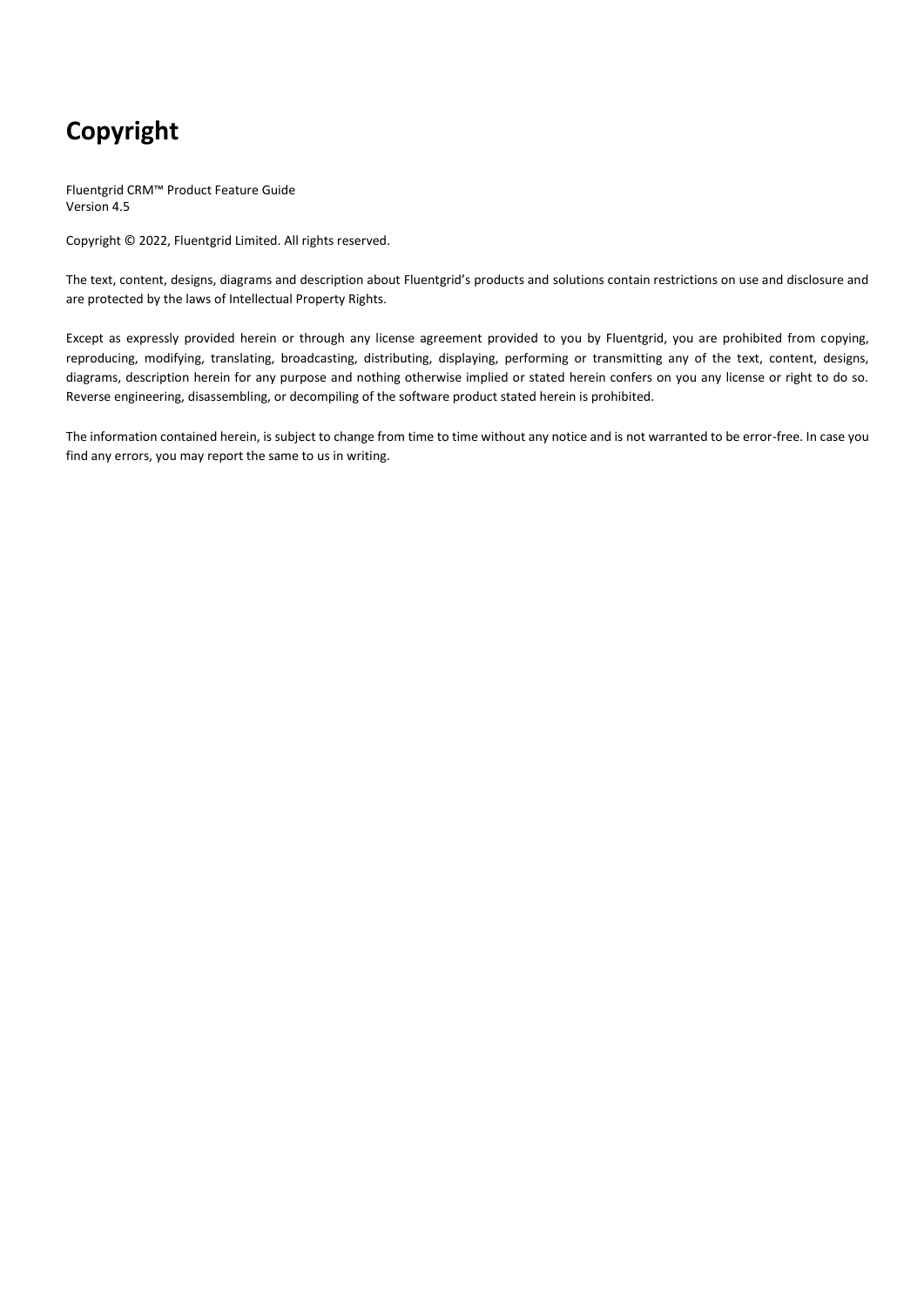## Contents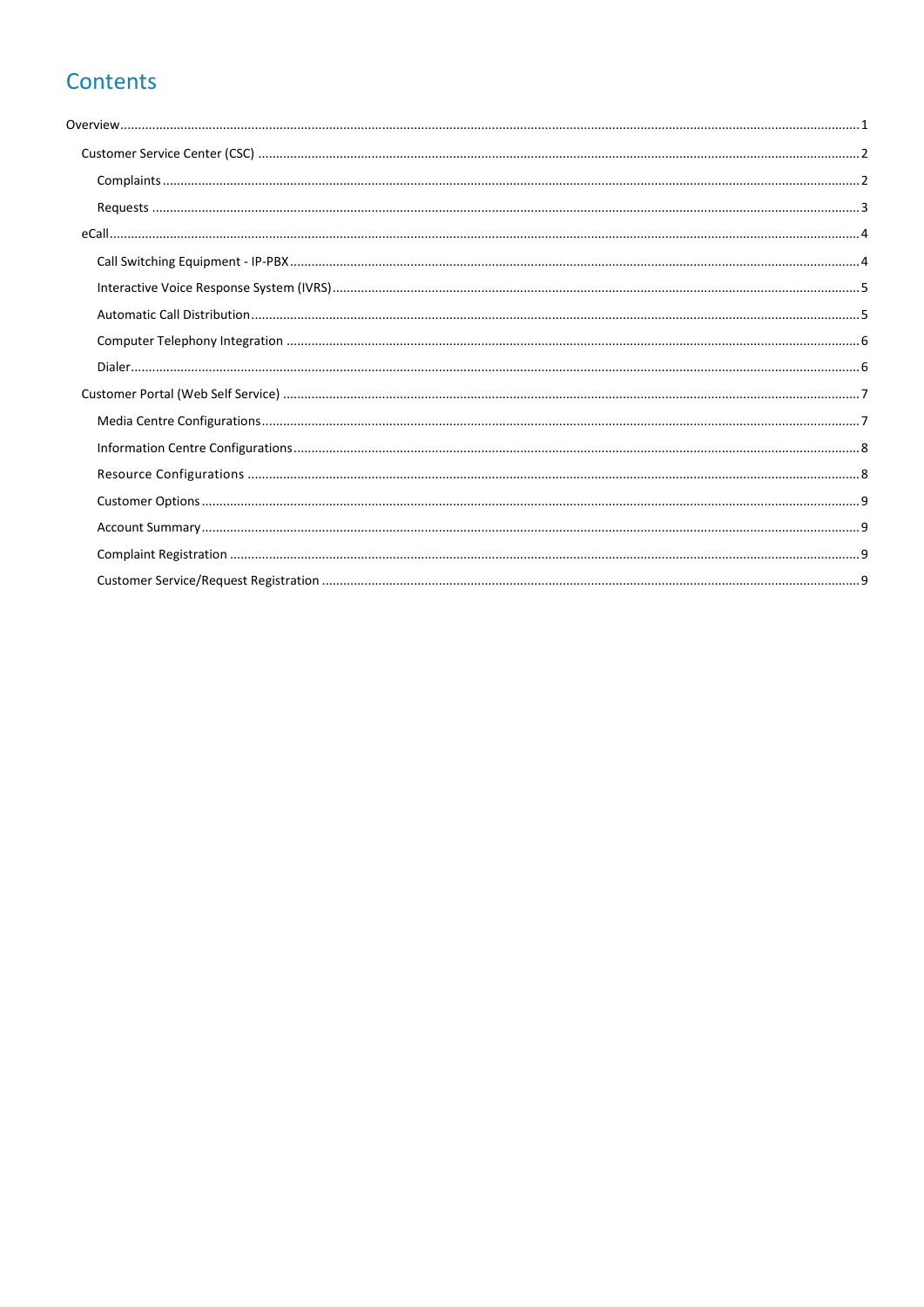## Fluentgrid CRM™

#### <span id="page-3-0"></span>**Overview**

Fluentgrid CRM offers an integrated customer communication toolset for continuous engagement with utility consumers. Customer Service Center, eCall and Customer Self Serv Portal and Mobile App provide a wide set of features to enhance the customer experience with the utility services.

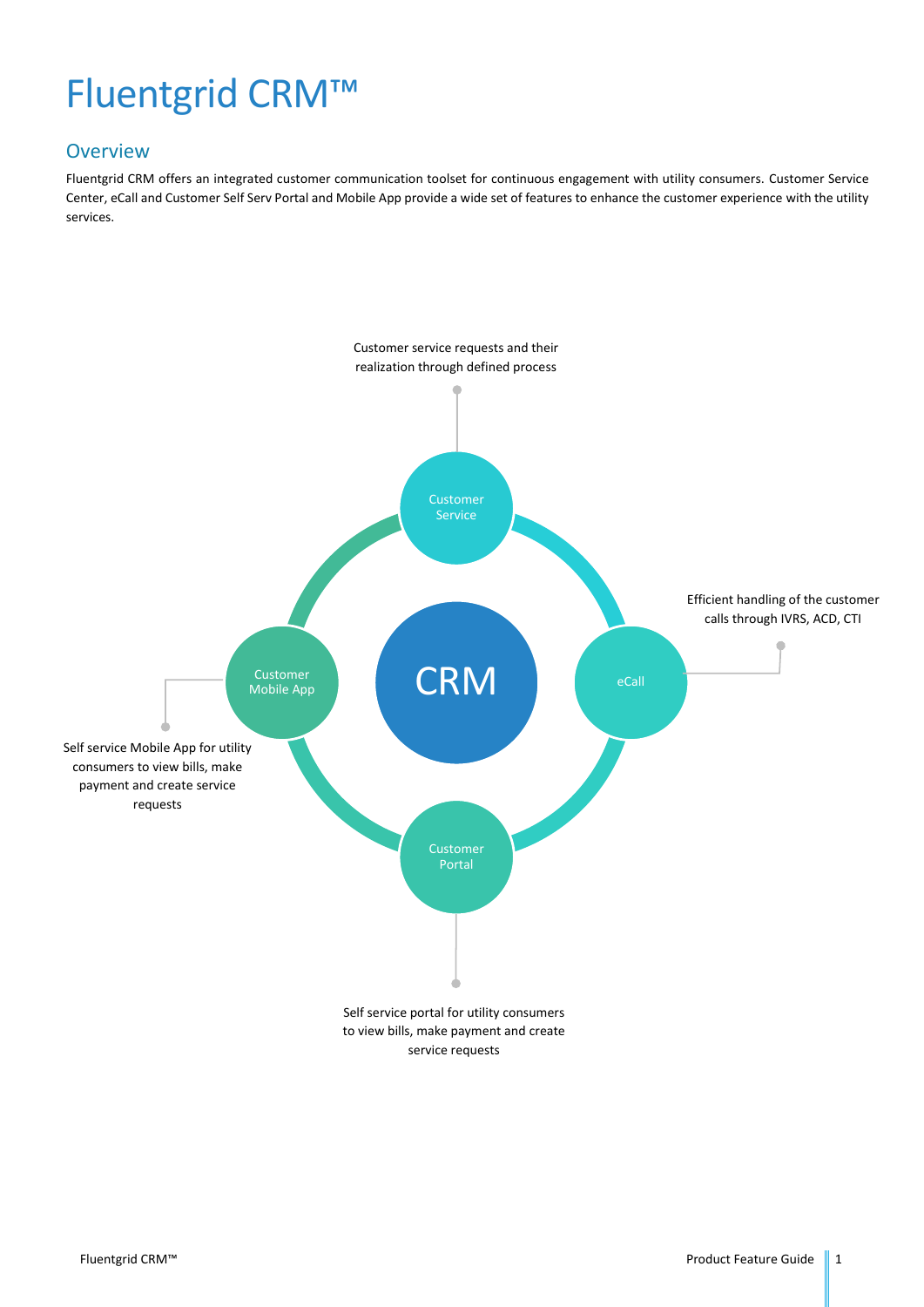### <span id="page-4-0"></span>**Customer Service Center (CSC)**

The complete management of the consumer requests/complaints from the minute they are raised till they are resolved/ closed. Complaint registration, dispatch of the request to the right department and authority, escalation and tracking the entire journey of the process to address the consumer requests play a vital role in enhancing customer satisfaction.

#### Overview

The CRM can be integrated with CIS to dispatch the consumer requests to the respective departments and resolve the issues through various process flows in the respective modules of CIS.



#### Configuration

Configure Request/Complaint type, causes, their status, supporting documents to upload and the Activity Service Levels.

#### <span id="page-4-1"></span>**Complaints**

Register a complaint from the consumer with the necessary details like Consumer Number, Phone number, contact details. Complaint type and the priority of the complaint along consumer details are registered in the system.

|                       | Supply Related   Complaints related to supply, Failed Individual, Supply Failed for a Total Area, Phase Missing and LT Breakdown<br>can be registered.                                      |
|-----------------------|---------------------------------------------------------------------------------------------------------------------------------------------------------------------------------------------|
|                       |                                                                                                                                                                                             |
| <i><b>Voltage</b></i> | Register complaints related to voltage fluctuation, high voltage, or low voltage.                                                                                                           |
|                       |                                                                                                                                                                                             |
|                       | Line & Pole   Any issues in respect to Line Touching Tree Branches, Line Cut, Pole-related complaints such as rusted or<br>damaged poles, leaning pole or pole fell down can be registered. |
|                       |                                                                                                                                                                                             |
| Transformer           | Complain about transformer burnt, transformer oil leakage, and transformer flames.                                                                                                          |

#### Dispatch

Dispatch the registered complaints to the concerned departments and authorities as defined by the work and process flow. The reference/complaint number provides the handle to the request raised and track the status.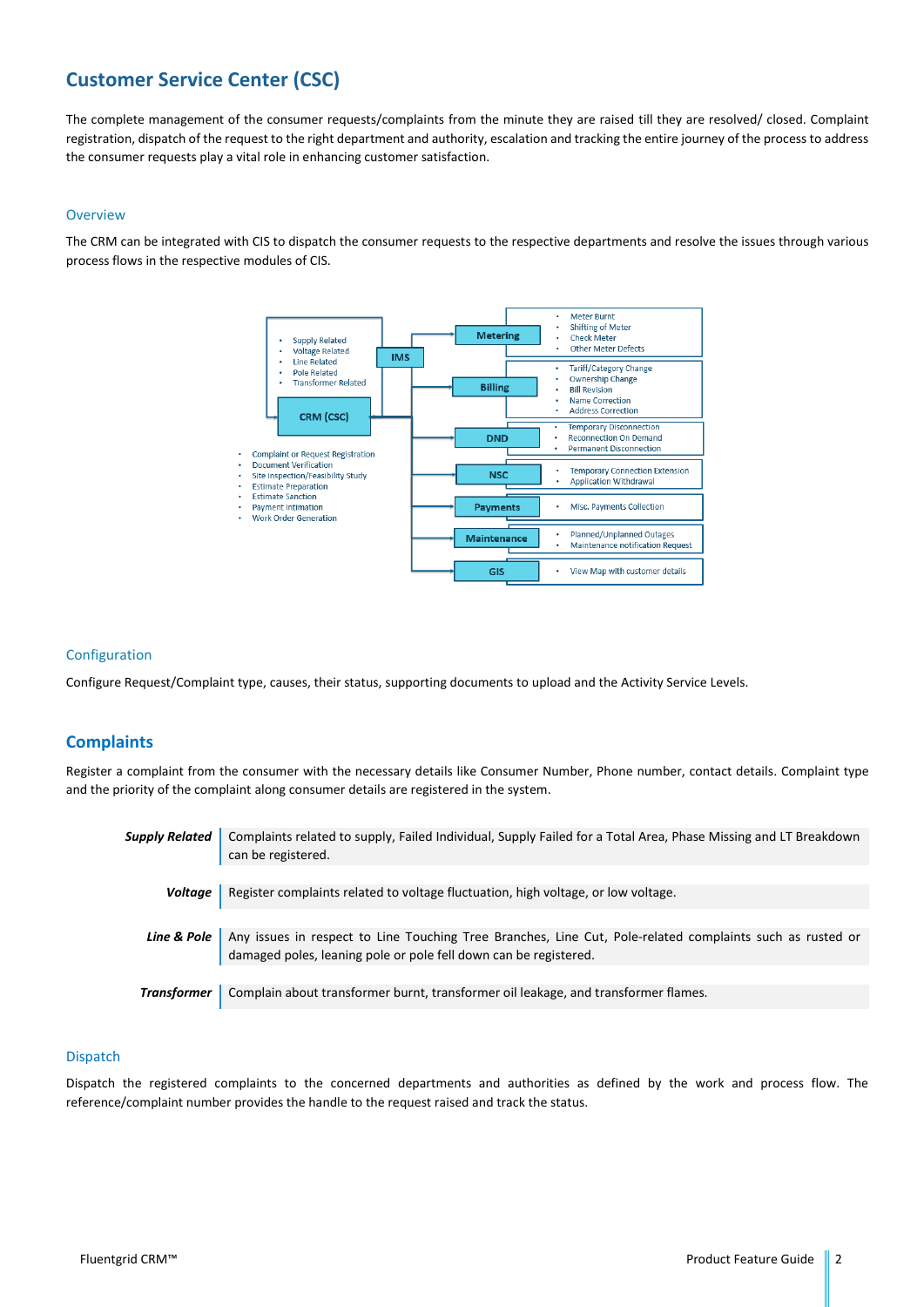#### <span id="page-5-0"></span>**Requests**

Serive Requests related to meter, bill, connections and disconnections can be registered by providing details like Consumer Number, Phone number, contact details, or other configured details.

| <b>Meter</b>               | Request for shifting of meter, meter burnt, check meter, and other meter defects.                                                                                                                                                                                             |
|----------------------------|-------------------------------------------------------------------------------------------------------------------------------------------------------------------------------------------------------------------------------------------------------------------------------|
|                            |                                                                                                                                                                                                                                                                               |
| Billing                    | Request for billing-related requests such as category change, ownership change, bill revision, name and address<br>correction.                                                                                                                                                |
|                            |                                                                                                                                                                                                                                                                               |
| <b>Disconnection</b>       | Request for temporary disconnection, reconnection on-demand, and permanent disconnection can be<br>registered.                                                                                                                                                                |
|                            |                                                                                                                                                                                                                                                                               |
| <b>Connections</b>         | Extension on temporary connection or withdrawal of NSC Application requests can be raised.                                                                                                                                                                                    |
|                            |                                                                                                                                                                                                                                                                               |
| <b>Theft Related</b>       | Meter tampering, unauthorized usage of electricity and theft of electricity requests can be raised.                                                                                                                                                                           |
|                            |                                                                                                                                                                                                                                                                               |
| <b>Verification</b>        | Requests can be kept on hold If any discrepancies are observed at any stage while the complete request<br>registration and approval process is carried out.                                                                                                                   |
|                            |                                                                                                                                                                                                                                                                               |
| <b>Inspection</b>          | The details collected during the authority visit to the premises for inspection are captured into the system.                                                                                                                                                                 |
|                            |                                                                                                                                                                                                                                                                               |
| <b>Re-Inspection</b>       | Initiate further approval process after the concerned authority re-inspects the premises and captures the<br>necessary information.                                                                                                                                           |
|                            |                                                                                                                                                                                                                                                                               |
| Quotation/Estimation       | Certain estimates for requests like shifting of the meter are entered in the system with approximate estimation<br>amount, the purpose of estimation, and other defined details. The process requires necessary approvals from<br>the concerned authority to proceed further. |
|                            |                                                                                                                                                                                                                                                                               |
| <b>Consumer Intimation</b> | Payment/Fees details are intimated to the consumer and generated (Advice Slip) as per the request type and<br>nature                                                                                                                                                          |
|                            |                                                                                                                                                                                                                                                                               |
| <b>Payment Due</b>         | Due dates for the Consumer payments are listed by entering the within payment time and beyond Payment time<br>details.                                                                                                                                                        |

#### Pending Requests and Complaints

Unresolved complaints and requests are displayed here with their providing their source and complaint types. The necessary actions can be taken like to update as rectified, mark as invalid, forward for acknowledgement.

#### Rectified Requests and Complaints

Lists out the details of the complaints and/or requests that are resolved, and supports the Concerned Operator/Supervisor to reach out to consumers present in the list to get feedback. Based on the feedback either the request is opened or closed.

#### On-Hold

Any disputes occurred at any stage of inspection, estimation then the concerned authority has the feasibility to put the complaint/request on hold.

#### Escalation

The system supports choosing First, Second, and Beyond the Escalations options in the application concerning complaint/request type.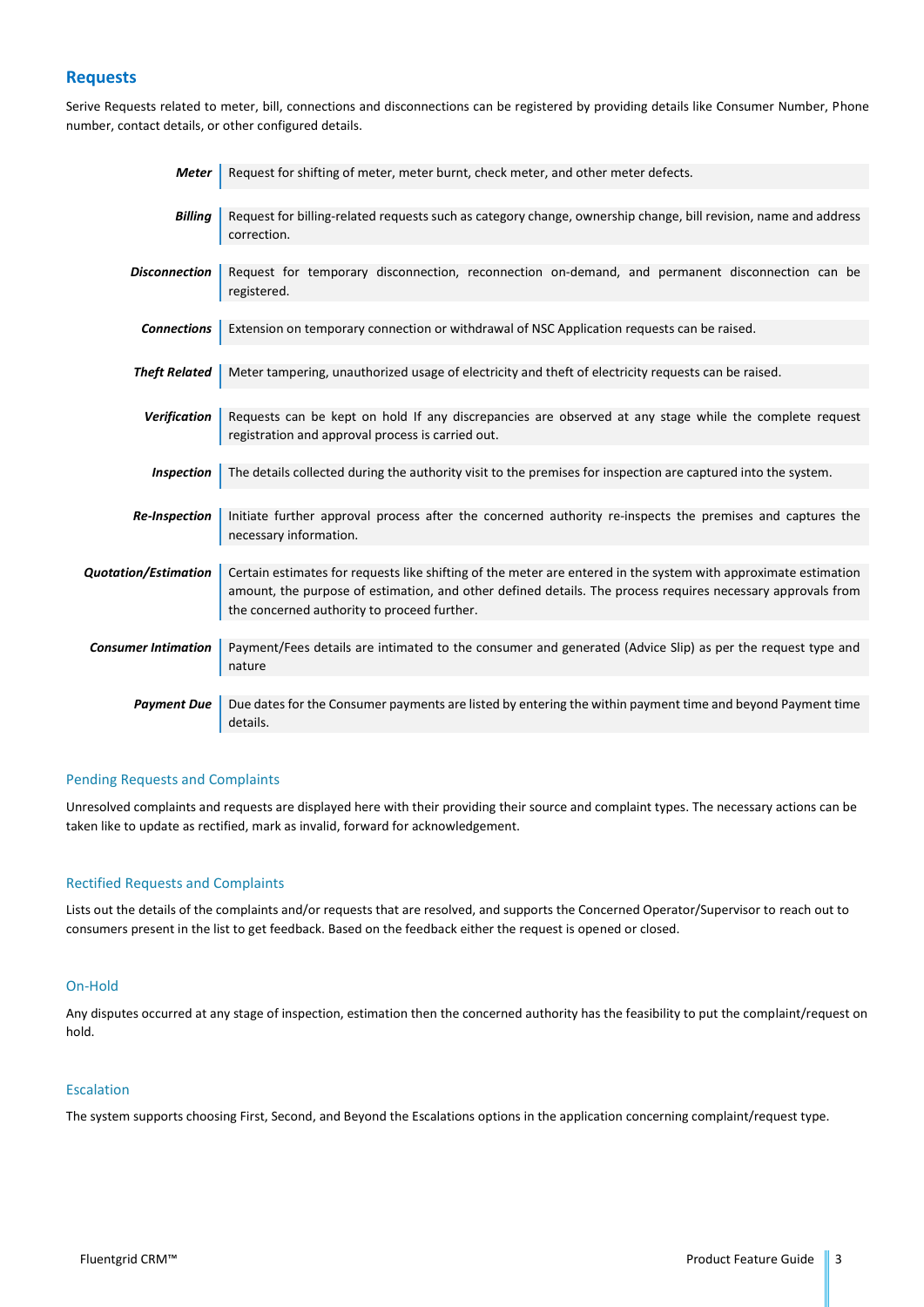#### View Status

The status of the complaints can be viewed either by entering the complaint number or the consumer number or account number or is made accessible to defined authorities.

#### Power Outage Registration & Restoration

The complete process of outage registration and restoration services including components like outage type, reasons such as planned or unplanned shutdown, load shedding, affected areas, respective substation, feeder, DTR details and the approval process is carried out.

#### <span id="page-6-0"></span>**eCall**

All the inbound and outbound calls of the call center are handled by the eCall module. The Call center equipped with IVRS as the front end receives the calls dialled to the call center, welcomes with a warm message and follows a defined set of options.



#### Configuration

The transactional, administrative, and dialer related data can be configured.

| Transactional   Configure the call center application users, i.e. customer support representatives, supervisors, user shifts, user |
|------------------------------------------------------------------------------------------------------------------------------------|
| <b>Configuration</b> groups, wrap up code, pause code, notices.                                                                    |
|                                                                                                                                    |
| Administrative Define the required skill groups, ACD groups, phone setup, call time definition in the system. As per the defined   |
| <b>Configurations</b> parameters, edit the groups and other configured details,                                                    |
|                                                                                                                                    |

**Dialer** Predefine the purpose codes, upload leads, DND/Restricted numbers, priority numbers in the eCall application

#### <span id="page-6-1"></span>**Call Switching Equipment - IP-PBX**

IP-PBX software supports passing the entered DTMF information to IVR as well as to CSR interfaces. This IP-PBX supports both analog and digital lines and connections to any VOIP gateways.

**VOIP Gateways** Allows immediate or progressive shutdowns of single or multiple telephone lines. The tool is integrated and highly secured with supporting features such as Call by Call, Calling Party Numbers(ANI), Called Party Numbers (DNIS) service selection, channel negotiation, D-channel back up, administration connections with automatic restoration, Non-Facility Associated Signaling (NFAS)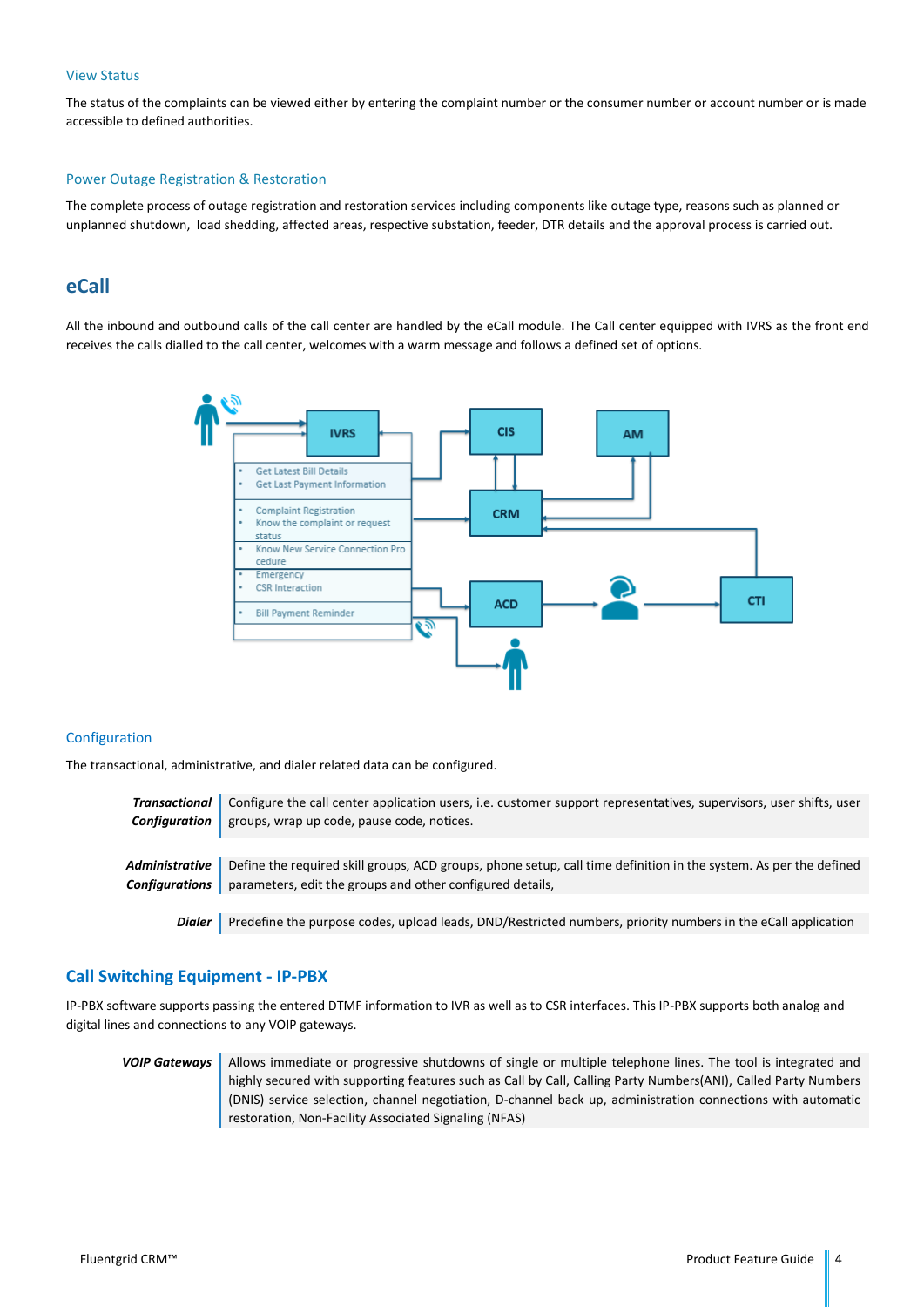**Standard Features** IP-PBX systems handle internal traffic between stations and act as the gatekeeper to the outside world. Features such as Call Answering, Call Monitoring, Call Recording, Call Pickup, Call Transfer, Call Hold, Conference Calling, Voicemail, Interactive voice response, Direct Inward System Access (DID)Automatic call distribution and supports several standard voices over IP protocols, including the Session Initiation Protocol (SIP), the Media Gateway Control Protocol(MGCP), and H.323

#### <span id="page-7-0"></span>**Interactive Voice Response System (IVRS)**

The system interacts with humans through the use of voice and DTMF tones input via keypad. Features such as Welcome Note, Language Menu, Complaint Registration, Get Latest Bill Details, Last Payment Info, Complaint Status, New Connection Procedure, and Operator Interaction are a few of the options supported by the application

| <b>Welcome Note</b>           | A welcome message is provided in the system and whenever a customer calls the toll-free/allocated number,<br>the system welcomes with a warm message followed by language and menu options.                                                   |
|-------------------------------|-----------------------------------------------------------------------------------------------------------------------------------------------------------------------------------------------------------------------------------------------|
|                               |                                                                                                                                                                                                                                               |
| <b>Language Options</b>       | Customer can select required language from the provided language menu that are defined as per the business<br>needs.                                                                                                                          |
|                               |                                                                                                                                                                                                                                               |
| <b>Complaint Registration</b> | Customers can register complaints like Power failure, line damage, and any general problems by calling the call<br>center.                                                                                                                    |
|                               |                                                                                                                                                                                                                                               |
| <b>Complaint status</b>       | The status of the complaint can be known through the system by providing the reference number of the<br>complaint or request.                                                                                                                 |
|                               |                                                                                                                                                                                                                                               |
| <b>Bill and Payment</b>       | Get the latest billing information, last payment details via the IVRS providing the proper reference.                                                                                                                                         |
| <b>Details</b>                |                                                                                                                                                                                                                                               |
|                               |                                                                                                                                                                                                                                               |
|                               |                                                                                                                                                                                                                                               |
| <b>Bill Payment</b>           | Initiate the outbound IVR calls to customer's registered phone numbers to remind them about the pending bill                                                                                                                                  |
| <b>Remainder</b>              | amount before the due date. The bill payment reminder dialer can be controlled by setting the parameters such                                                                                                                                 |
|                               | as active or inactive, the number of days before the due date to remind and bill amount threshold limit, etc.                                                                                                                                 |
|                               |                                                                                                                                                                                                                                               |
|                               |                                                                                                                                                                                                                                               |
| <b>CSR/Operator</b>           | The system allows emergency option/operator interaction and this call would be forwarded to the CSR. Based                                                                                                                                    |
| <b>Interaction</b>            | on the CSR's availability the call is either routed algorithmically or immediately allocated. If no CSR is available                                                                                                                          |
|                               | then the call is placed in a queue with a queue number and estimated hold time.                                                                                                                                                               |
|                               |                                                                                                                                                                                                                                               |
|                               |                                                                                                                                                                                                                                               |
| <b>Text to Speech and Fax</b> | Text-to-speech (TTS) feature converts normal language text into speech with required system configurations.<br>Using the speech converter interface, the supervisor can generate speech files. This can also be integrated with<br><b>FAX</b> |
|                               |                                                                                                                                                                                                                                               |
| <b>Integrated Auto</b>        | If the caller knows the extension of the party they wish to speak with then they can choose that option in the                                                                                                                                |
|                               |                                                                                                                                                                                                                                               |
| <b>Attendant</b>              | IVR instead of waiting for the entire IVR message to play.                                                                                                                                                                                    |
|                               |                                                                                                                                                                                                                                               |

#### <span id="page-7-1"></span>**Automatic Call Distribution**

The system has Automatic Call Distribution (ACD) functionality that allows routing incoming/outgoing calls to a specific group of agents based on Dialed Number Identification Service (DNIS). It provides calling party Automatic Number Identification (ANI), agent skills, user-defined business rules, and agent availability.

**Call Routing** | Call routing has certain predefined instructions that tell the ACD to handle calls inside the system. Depending on the routing algorithm configuration, the next consumer will be selected and will be routed to an available agent. The set of routing algorithms supported by ACD is longest waiting time, fewest calls, and random. **Call Queuing** Once the call is received through IVR, it is placed in a queue and assigned in a first come first serve order. According to the defined algorithm, the calls are allocated based on the availability of CSR, or kept in queue if no one is available. CSR also can view the no. of calls that are in the queue.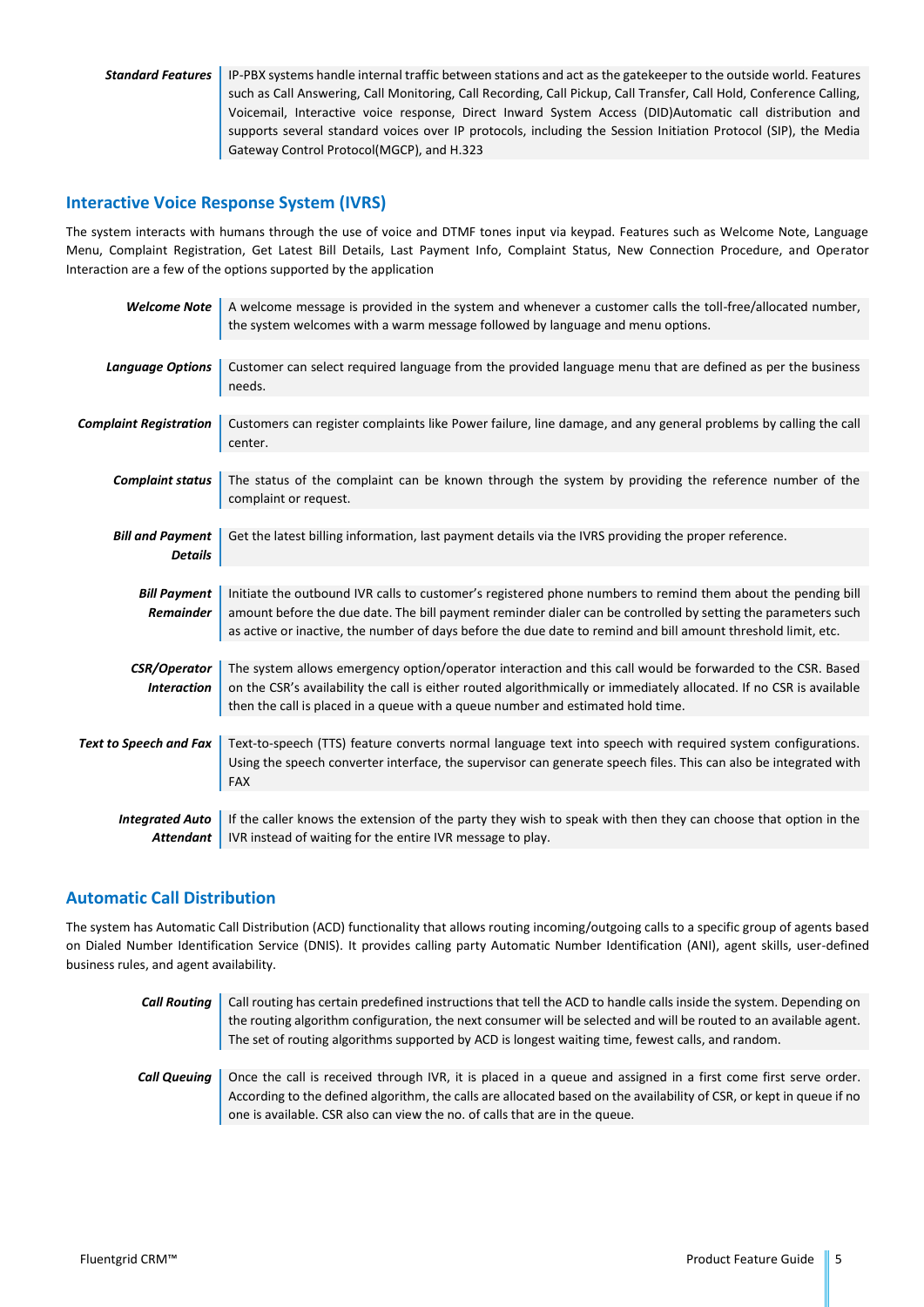| <b>Priority Queuing</b>           | Supervisor/Designated person can assign priority to important consumers/ utility official's telephone numbers<br>and they can be skipped from the queue and placed in the first line.                                                                                             |
|-----------------------------------|-----------------------------------------------------------------------------------------------------------------------------------------------------------------------------------------------------------------------------------------------------------------------------------|
|                                   |                                                                                                                                                                                                                                                                                   |
| <b>Skill-based call routing</b>   | The calls can be assigned to the respective skilled representative based on the option selected by the consumer<br>through the IVRS.                                                                                                                                              |
|                                   |                                                                                                                                                                                                                                                                                   |
| <b>Call Overflow Routing</b>      | Call overflow routing allows the designated person to configure a call overflow group to forward the call If the<br>call reaches more than the configured drop seconds. This overflow group can be an automated answering service<br>or another department of the contact centre. |
|                                   |                                                                                                                                                                                                                                                                                   |
| Voice<br><b>Mailing/Messaging</b> | Drop action such as the voice mail option for the caller to leave a voice message can be configured for the calls<br>when they reach the configured drop seconds. These voice messages are sent as e-mail and routed to agents to<br>be addressed by the agents later.            |
|                                   |                                                                                                                                                                                                                                                                                   |
| <b>Password Protection</b>        | The system supports password protection for authentication and validation of access.                                                                                                                                                                                              |

#### <span id="page-8-0"></span>**Computer Telephony Integration**

Computer Telephony Integration (CTI) enables the connection between the telephone systems and computers to work in sync. This supports the system to control and manage phone functions like making a call, answering a call. Several interface elements (Online, Offline, On-Hold, Pick Up, Recording, Forward etc,) are present in the representative screen to control call in progress by using CTI.

| <b>Functional Elements</b> | Several application interface elements such as Online, Offline, On-Hold, Pick Up, Recording, Forward are present<br>in the representative screen to control calls by using CTI                                                                                                                                                                                 |
|----------------------------|----------------------------------------------------------------------------------------------------------------------------------------------------------------------------------------------------------------------------------------------------------------------------------------------------------------------------------------------------------------|
| Screen pop-up              | System supports agents to use standard desktops to maximize efficiency, both in time spent, as well as customer<br>service interactions. The CSR system has an incoming call announcement facility and also fetches essential<br>information such as caller's history information like billing information, payment information, and complaint<br>information. |

#### <span id="page-8-1"></span>**Dialer**

Dialer enables manual, automatic and predictive dial options to its users.

*Manual* Enables manual dial option to its users to make outbound calls manually using the CSR interface. This feature can be governed by designated persons from the users configuration interface. *Automatic* Automatic dialling without any human interaction with a pre-recorded message can be sent/call to end customers for bill payment remainders, to receive complaints or request service feedback. **Predictive** The system employs computer algorithms, based on complex probabilistic and statistical modelling, to make calls to telephone numbers fed to its database and assign live calls to available agents. This is a continuous process,

#### Voice Logger

System supports All Force(recording all calls), On-Demand(Representative decides to record or not ), Never(no call recorder) options concerning call recording. The basic call recording system supports Inbound, Outbound and Conference call recording.

#### Call monitoring

The application has the listen, barge and whisper options configured in the system for monitoring efficiently.

and there is zero wait time for each call.

#### Dashboard

The dashboard consists of the details like Total Agents Logged In, No of Agents on Ready State, No of Agents on Pause, No of Agents on Call, No of Inbound Calls, No of Outbound Calls, No of Abandoned Calls.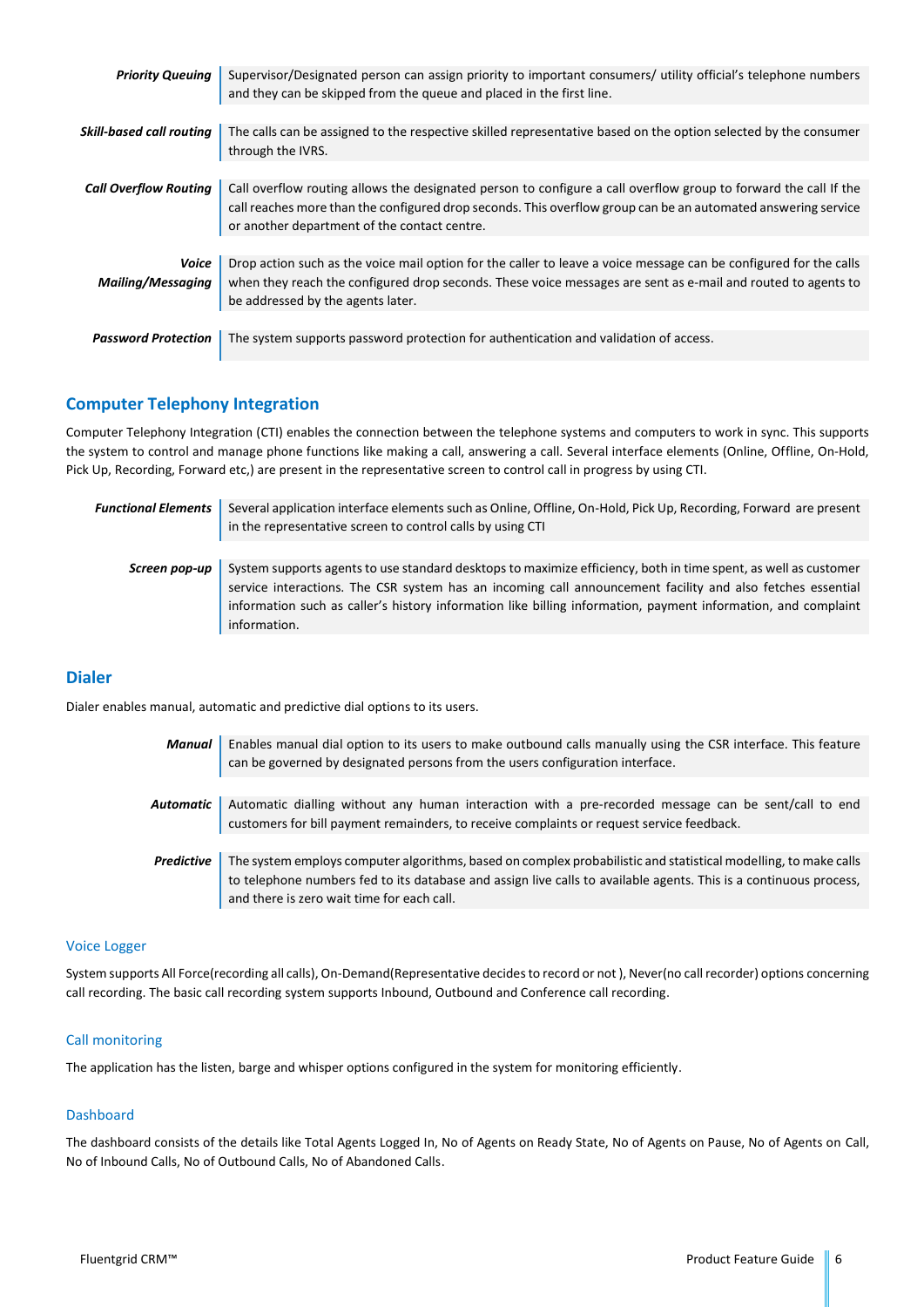#### Graphical Charts

Graphical representation for ACD, Agent-Wise and Quarter details provide better intuitive insights.

#### Reports

Generate reports for Agent Performance, Call Recording, Agent Login and Logout Report, Cradle to Grave Report, Inbound and Outbound Calls Report, IVRS Reports, Frequently Call Reference Reports.

#### <span id="page-9-0"></span>**Customer Portal (Web Self Service)**

#### **Overview**

The customer portal is the front end for the consumer to create his login and add multiple accounts under one login. The consumer has the access to register complaints and service requests from the portal along with the other features to view their historical data, pay bills.



#### <span id="page-9-1"></span>**Media Centre Configurations**

Configuration and display of media-related information like News, Advertisements, and Photo Gallery of the Utility in the web portal. Configurations are defined by the Admin (or Role-based as per the utility) and the system supports adding, updating, and deletion of the activities.

| <b>News</b>          | Add, update or delete news details through the web portal. Each news item has additional parameters like date<br>of publishing, title, description news web can also be uploaded as a file with the description and displayed as a<br>hyperlink in the web portal. |
|----------------------|--------------------------------------------------------------------------------------------------------------------------------------------------------------------------------------------------------------------------------------------------------------------|
| Advertisements       | Advertisements functionality includes adding an advertisement, updating or deleting existing advertisement<br>details on the advertisement section including Ad posted Date, Title, Description; Image Attachment is supported<br>with required validations.       |
| <b>Photo Gallery</b> | Create a new Gallery, add details (like name, title, or attachments) and add new albums to that Gallery. Add,<br>update or delete the Photo Gallery and Album details.                                                                                             |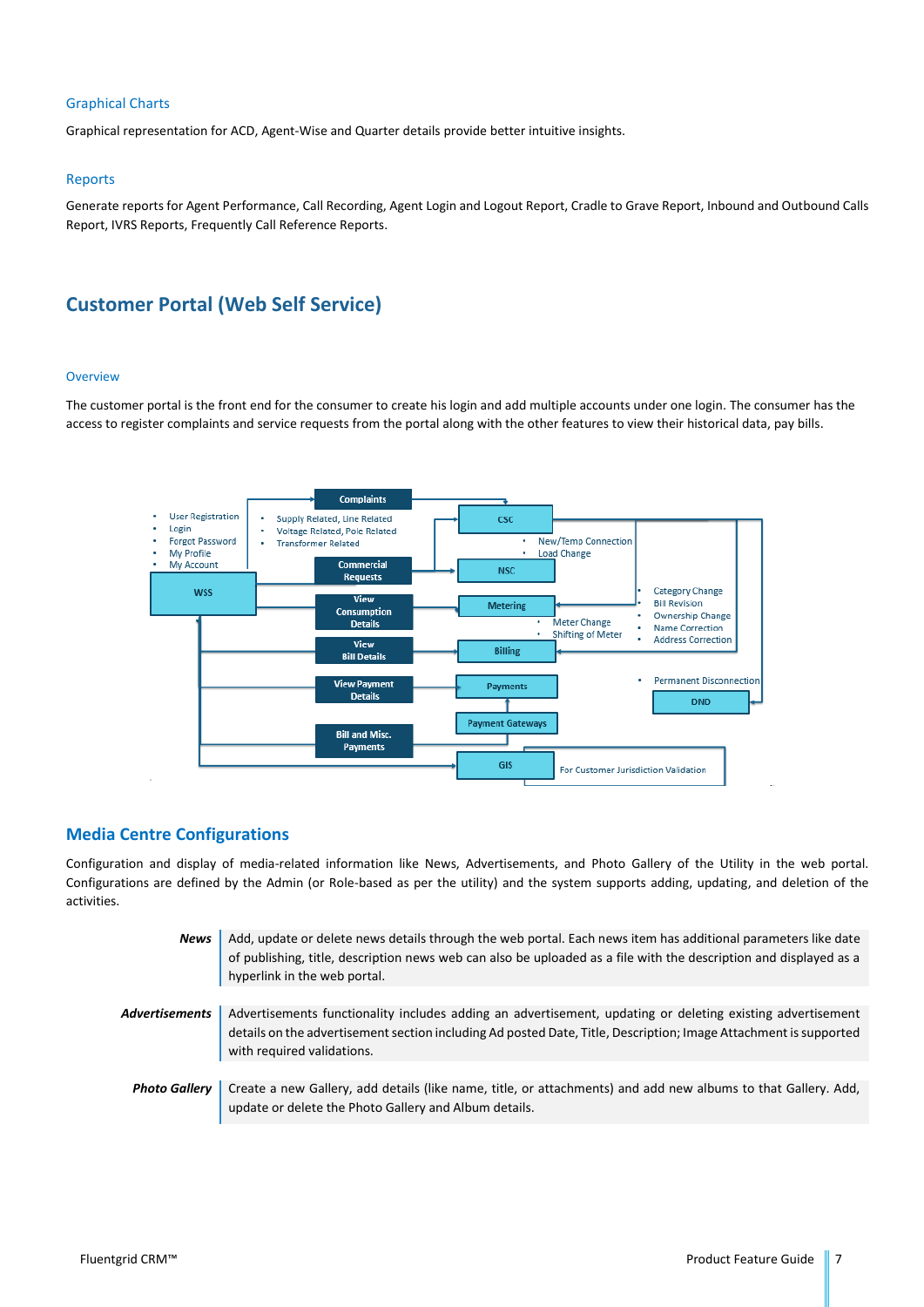#### <span id="page-10-0"></span>**Information Centre Configurations**

Information helpful for the customer like FAQs, Energy Conservation Tips, Associated sites, what's New, Website Feedback, Secret Questions can be configured through the Information Centre Configuration section. Complete configuration activities such as add /Delete/Modify are performed with the respective RBAC personnel.

| <b>FAOs</b>                        | List out the Frequently Asked Questions (FAQ) along with answers in the Web Portal. Authenticated users can<br>configure to add, update or delete FAQ details.                                                                                                                                       |
|------------------------------------|------------------------------------------------------------------------------------------------------------------------------------------------------------------------------------------------------------------------------------------------------------------------------------------------------|
|                                    |                                                                                                                                                                                                                                                                                                      |
| <b>Upload Forms</b>                | Upload and download forms for the application of new service connection, ownership change form, and any<br>other forms used in the utility's daily operations. Forms can be made available for download with titles, the type<br>of form (ex: tender notice) through the authenticated users.        |
|                                    |                                                                                                                                                                                                                                                                                                      |
| <b>Energy Conservation</b><br>Tips | Energy conservation tips based on categories like Domestic, Rural, and Industrial are configured and displayed<br>in the WSS portal with the tip and attachments if any.                                                                                                                             |
|                                    |                                                                                                                                                                                                                                                                                                      |
| <b>Associated Sites</b>            | Configure and display the sites such as SERC, CERC, Ministry of Power that are associated with the Utility in the<br>WSS portal. Website Names along with the URLs are made available on a need basis                                                                                                |
|                                    |                                                                                                                                                                                                                                                                                                      |
| <b>What's New</b>                  | Latest updates in the Utility and prioritizing those updates (such as displaying position for the new update) are<br>facilitated through the web portal. Updates are made available through a file or a redirection to the website<br>having the latest updates with all the configuring properties. |
|                                    |                                                                                                                                                                                                                                                                                                      |
| <b>Website Feedback</b>            | System supports both receiving (Ratings and Remarks) and responding to the feedback of the respective users<br>through the portal. Feedback feature supports sending the response through the configured email-id.                                                                                   |
| <b>Secret Questions</b>            | Configuration (Add, Update, or Delete) of secret questions and facilitating the consumer to opt for the secret<br>question during the registration is supported by the system. This secret question is tied up with other<br>functionalities like Forgot password / Reset password.                  |

#### Payment Configurations

|          | <b>Enable and Disable</b> The system supports the enablement and disablement of the payment gateways. |
|----------|-------------------------------------------------------------------------------------------------------|
| Gateways |                                                                                                       |

#### General Configuration

|                               | Webmaster Email   Customer Feedbacks, Ratings, or Remarks are received to a single communicator i.e. Webmaster Email. |
|-------------------------------|-----------------------------------------------------------------------------------------------------------------------|
|                               | Configuration of the System Administrator / Web Master Email ID is carried out through the WSS Portal.                |
|                               |                                                                                                                       |
| Helpline and Contact          | Able to add the helpline and contact us details of utilities that are displayed in the Utility Portal with all the    |
|                               | <b>Us Numbers</b> Configurable properties.                                                                            |
|                               |                                                                                                                       |
| <b>Privacy Policies, Acts</b> | Privacy Policies, Acts and Regulations of the Utilities can be easily configured using the Privacy Policy. The system |
| and Reaulations               | also supports features like Titles and Documents Attachments against the respective policies or acts.                 |

#### <span id="page-10-1"></span>**Resource Configurations**

| User and Role Masters       | Provision to add Users and their Roles, configuring the necessary user details, and permitting the respective<br>access to the user based on RBAC. The system allows the admin to update or modify user details including<br>removal of access. |
|-----------------------------|-------------------------------------------------------------------------------------------------------------------------------------------------------------------------------------------------------------------------------------------------|
| Untagaing Child<br>accounts | Removal of the child accounts that are associated or tagged to any primary account as per client request.                                                                                                                                       |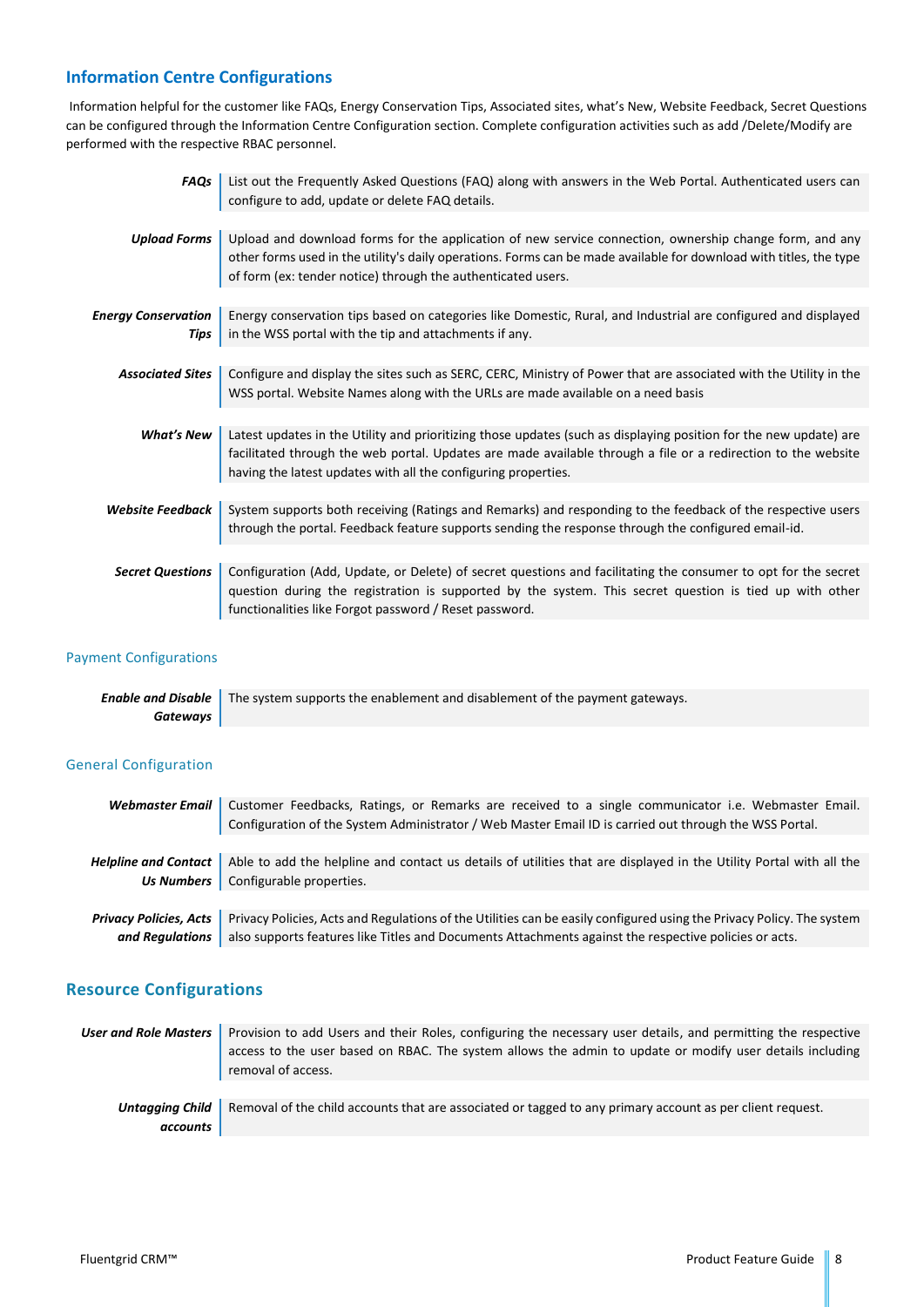| <b>Configuration</b> | <b>Functional App</b> Configuration of the WSS application version and the Operating system type is administered in the system. |
|----------------------|---------------------------------------------------------------------------------------------------------------------------------|
|                      |                                                                                                                                 |
|                      | <b>Audit Logs</b> Managing the event logs for the auditing the activity                                                         |

#### <span id="page-11-0"></span>**Customer Options**

| <b>User Registration and</b><br>Login  | The user Registration process is facilitated in the system and is successful when the configured details (like<br>Account number, RR Number, Username, Password, Email ID) are submitted after appropriate validation. On<br>successful registration, the user would be able to login into the WSS by entering the user name and details<br>(Password, OTPs, etc.) |
|----------------------------------------|--------------------------------------------------------------------------------------------------------------------------------------------------------------------------------------------------------------------------------------------------------------------------------------------------------------------------------------------------------------------|
| <b>Forgot Username and</b><br>password | The system is well integrated with SMS and Email facilities, and so the recovery of passwords and usernames is<br>made easier with necessary predefined functionalities by sending and confirming user details to the registered<br>mobile no. Or email id.                                                                                                        |
| Change/Update User<br><b>Details</b>   | Capable to change or update the existing user details (user name, password, and mobile no.) by following the<br>process that is configured in the system.                                                                                                                                                                                                          |

#### <span id="page-11-1"></span>**Account Summary**

Account detail, Connection Details, Bill Details (Bill amount, bill cycle), Requests and complaints, and Payment details (Payment date, receipt number) can be viewed in the Account Summary page (or dashboard) and also the historic data like year consumption, payment history, previous service requests and complaints are displayed.

#### Profile Update

Enables the user to update/modify the user profile information (Mobile Number, Primary email, security question, and answer). It also supports the deletion of the complete user profile as well.

#### NSC Registration Request

Through the WSS Portal, a user can log in and request for a New Service connection, Temporary connection, Load Extension /Reduction, Solar Roof Top Registration completely online rather than the traditional approach.

#### <span id="page-11-2"></span>**Complaint Registration**

*Power Supply Complaints* Power Supply related complaints; Transformer, Voltage, Line, and Safety Complaint can be complained/ submitted by the registered user at a single interface in the WSS portal with ease.

*Quick Complaint Registration* Facilitates an unregistered user to register the complaint through quick complaint registration and to register the safety, theft, and general requests

#### <span id="page-11-3"></span>**Customer Service/Request Registration**

Billing (Bill Revision, Unauthorized usage of electricity, Ownership change), Meter (Check Meter, Meter Change, Post-paid and prepaid Changes) or other customers (Disconnection, Reconnection, Mobile number and Email update) related request is processed by the system when required details are submitted with proper validations.

| Billing Related   Bill Revision, Unauthorized usage of electricity, Ownership change-related requests can be made here. |
|-------------------------------------------------------------------------------------------------------------------------|
|                                                                                                                         |
| Meter Related   Request regarding Check Meter, Meter Change, Post-paid, and prepaid Meter Changes can be processed.     |